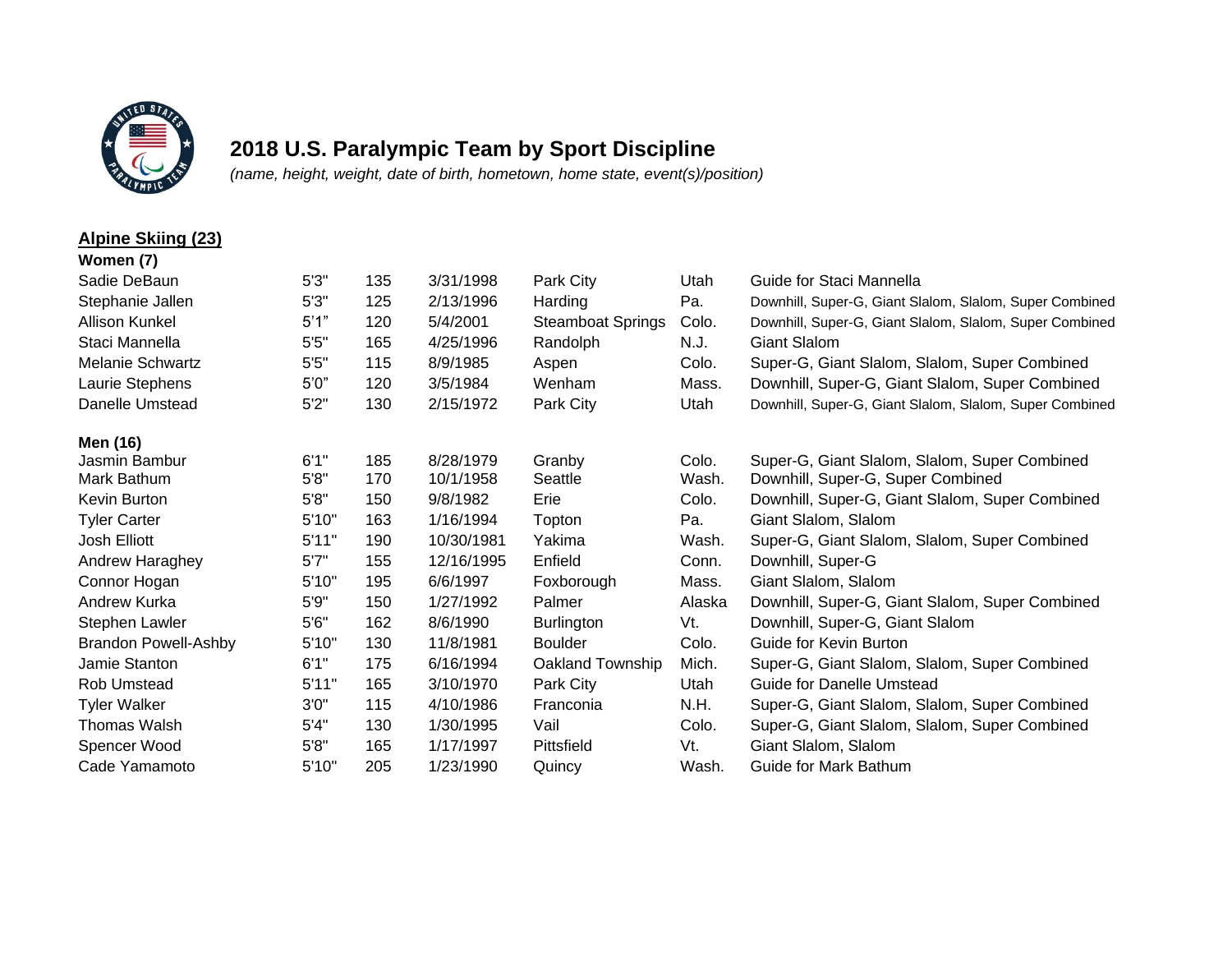| <b>Nordic Skiing (15)</b> |        |     |            |                      |              |                        |
|---------------------------|--------|-----|------------|----------------------|--------------|------------------------|
| Women (6)                 |        |     |            |                      |              |                        |
| Kendall Gretsch           | 5'0''  | 110 | 4/2/1992   | <b>Downers Grove</b> | III.         | <b>TBD</b>             |
| <b>Oksana Masters</b>     | 5'8''  | 125 | 6/19/1989  | Louisville           | Ky.          | <b>TBD</b>             |
| <b>Grace Miller</b>       | 5'0''  | 115 | 9/29/1999  | Palmer               | Alaska       | <b>TBD</b>             |
| Joy Rondeau               | 5'1"   | 110 | 7/28/1988  | Granby               | Colo.        | <b>TBD</b>             |
| Kristina Trygstad-Saari   | 5'8''  | 140 | 10/25/1984 | Bozeman              | Mont.        | Guide for Mia Zutter   |
| Mia Zutter                | 5'4''  | 120 | 7/16/1999  | Sun Prairie          | Wis.         | <b>TBD</b>             |
| <b>Men (9)</b>            |        |     |            |                      |              |                        |
| <b>Jake Adicoff</b>       | $5'9"$ | 165 | 5/16/1995  | Sun Valley           | Idaho        | <b>TBD</b>             |
| Dan Cnossen               | 5'10"  | 155 | 5/17/1980  | Topeka               | Kan.         | <b>TBD</b>             |
| Sean Halsted              | 6'2''  | 180 | 11/24/1970 | Rathdrum             | Idaho        | <b>TBD</b>             |
| Sawyer Kesselheim         | 6'4''  | 200 | 3/7/1993   | Bozeman              | Mont.        | Guide for Jake Adicoff |
| Aaron Pike                | 6'3''  | 155 | 5/4/1986   | Park Rapids          | Minn.        | <b>TBD</b>             |
| <b>Bryan Price</b>        | 6'1''  | 140 | 3/9/1981   | Leeton               | Mo.          | <b>TBD</b>             |
| <b>Ruslan Reiter</b>      | 5'6''  | 138 | 4/5/1999   | Manchester           | Maine        | <b>TBD</b>             |
| <b>Andy Soule</b>         | 6'0"   | 145 | 12/2/1980  | Kerrville            | <b>Texas</b> | <b>TBD</b>             |
| Jeremy Wagner             | 5'11"  | 130 | 4/3/1981   | Nānākuli             | Hawaii       | <b>TBD</b>             |
| Sled Hockey (17)          |        |     |            |                      |              |                        |
| Men (12)                  |        |     |            |                      |              |                        |
| <b>Tyler Carron</b>       | 6'0''  | 170 | 5/11/1989  | Berthoud             | Colo.        | Defense                |
| <b>Steve Cash</b>         | 5'7''  | 150 | 5/9/1989   | Overland             | Mo.          | Goalie                 |
| Ralph DeQuebec            | 6'0''  | 190 | 3/24/1983  | Denver               | Colo.        | Defense                |
| <b>Travis Dodson</b>      | 6'4''  | 155 | 10/14/1985 | Deming               | N.M.         | Forward                |
| Declan Farmer             | 6'2''  | 175 | 11/5/1997  | Tampa                | Fla.         | Forward                |
| Noah Grove                | 5'7''  | 142 | 5/1/1999   | Frederick            | Md.          | Forward                |
| <b>Billy Hanning</b>      | 5'10"  | 175 | 4/18/1985  | High Ridge           | Mo.          | Defense                |
| Nikko Landeros            | 6'0''  | 185 | 4/28/1989  | <b>Berthoud</b>      | Colo.        | Defense                |
| Jen Lee                   | 6'2''  | 185 | 7/26/1986  | San Francisco        | Calif.       | Goalie                 |
| Luke McDermott            | 5'7''  | 155 | 9/1/1987   | Westerlo             | N.Y.         | Forward                |
| Kevin McKee               | 4'7"   | 120 | 2/11/1990  | Chicago              | Ш.           | Forward                |
| <b>Josh Misiewicz</b>     | 5'10"  | 175 | 6/25/1988  | La Grange            | Ш.           | Forward                |
| Adam Page                 | 5'6''  | 170 | 3/10/1992  | Lancaster            | N.Y.         | Forward                |
| <b>Josh Pauls</b>         | 5'9''  | 145 | 12/31/1992 | <b>Green Brook</b>   | N.J.         | Defense                |
| Rico Roman                | 5'9''  | 180 | 2/4/1981   | Portland             | Ore.         | Forward                |